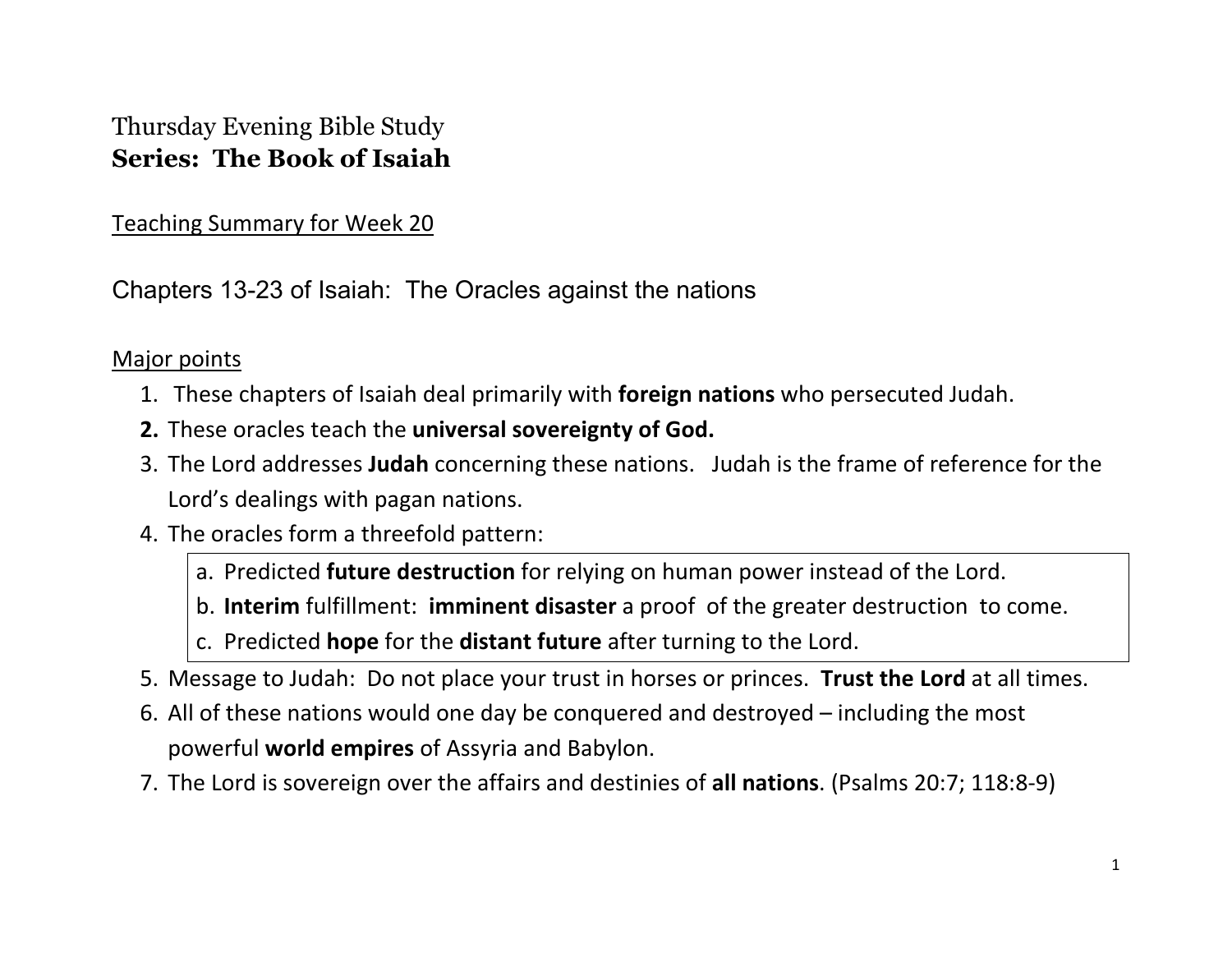## Oracles concerning the nations in Isaiah chapters 13 to 23

| <b>Nation</b>    | <b>Description</b>                                                                                                                                                                                                                                         | In Isaiah                    |
|------------------|------------------------------------------------------------------------------------------------------------------------------------------------------------------------------------------------------------------------------------------------------------|------------------------------|
| <b>Babylon</b>   | Would overthrow Judah and send her people into exile in 586 BC.<br>Babylon was the dominant world power from 605 BC to 539 BC.<br>When it fell to the Medes and Persians.                                                                                  | $13 - 14:23;$<br>$21:1 - 10$ |
| <b>Assyria</b>   | The dominant world empire during Isaiah's lifetime.<br>The armies of Sennacherib invaded Judah in 701 BC and laid siege to<br>Jerusalem. They suffered a serious setback when the Lord<br>miraculously rescued Jerusalem (Isa 37:21-38).                   | 14:24-27                     |
| <b>Philistia</b> | Judah's neighbor to the west. A fierce enemy of Israel in David's<br>time. Stirred up revolts against Assyria. They would be defeated by<br>the Assyrian invasion of 701 BC.                                                                               | 14:28-32                     |
| <b>Moab</b>      | Judah's neighbor to the east. Ruth was a Moabite (Ruth 1:22). The<br>Moabites were descendants of Lot (Gen 19:37). In 714 BC, Moab<br>formed an alliance with the Philistines to oppose the Assyrians. It<br>failed.                                       | $15 - 16$                    |
| Damascus (Syria) | A nation to the northeast of Israel. Syria was a threat to the Jews<br>from the rule of David onward. Syria was an ally of Israel in opposition<br>to Assyria. In 734 BC the Assyrian king Tiglath Pileser III invaded and<br>took the Syrians into exile. | $17:1-3$                     |
| Ephraim (Israel) | Shalmaneser V took Samaria (the capital of Israel) in 722 BC and<br>deported most of the population (Isa 17:3-4)                                                                                                                                           | $17:4-14$                    |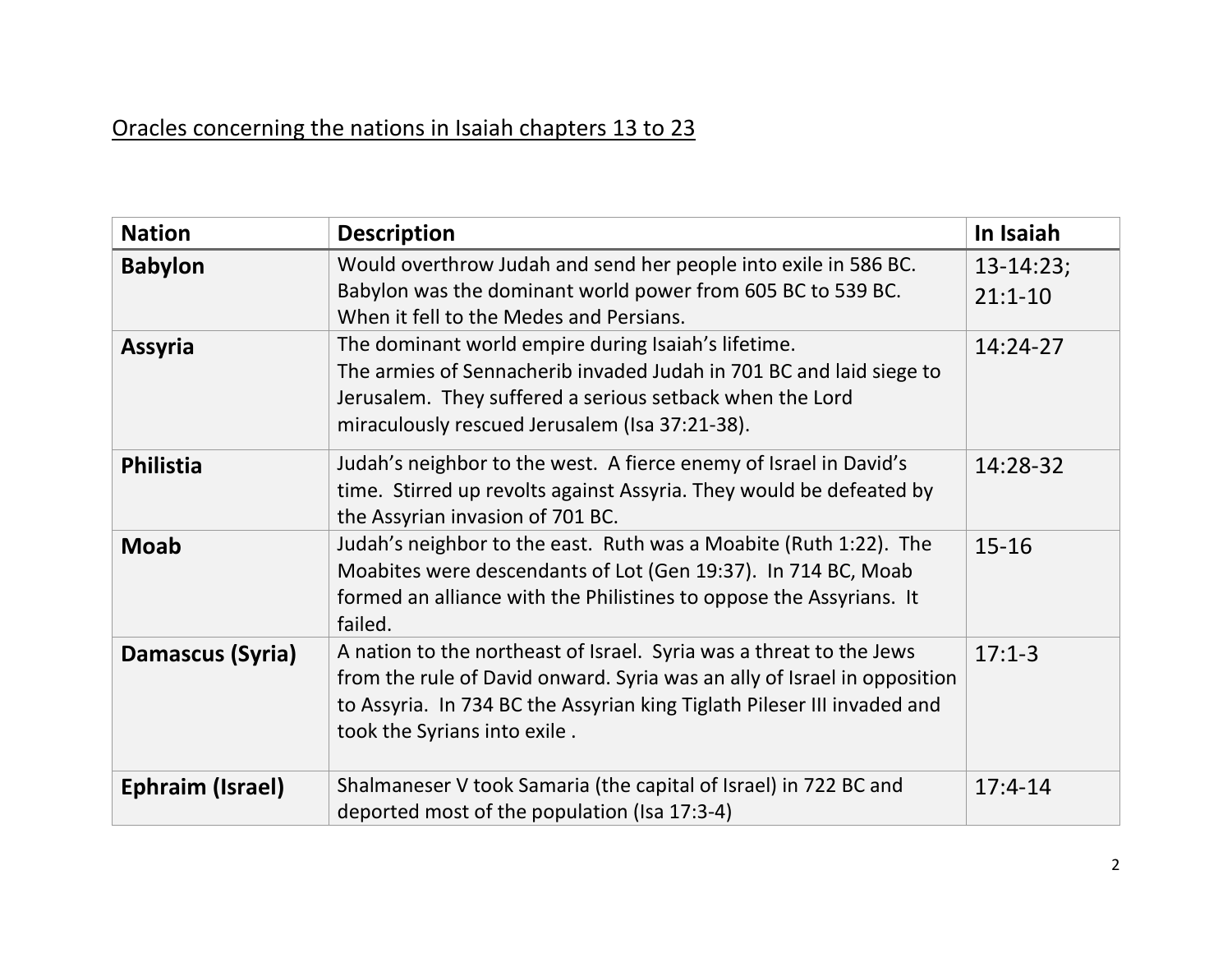| <b>Cush (Ethiopia)</b> | Ruled over Egypt at that time. Territory immediately south of Egypt<br>near modern-day Sudan.                                                                                                                                                                                                                                                               | 18         |
|------------------------|-------------------------------------------------------------------------------------------------------------------------------------------------------------------------------------------------------------------------------------------------------------------------------------------------------------------------------------------------------------|------------|
| <b>Egypt</b>           | Ancient nation along the Nile. Egypt was divided during<br>much of the 8 <sup>th</sup> century BC as 3 cities vied for control. Egypt<br>would be defeated by Sennacherib in 701 BC.                                                                                                                                                                        | 19-20      |
| <b>Nation</b>          | <b>Description</b>                                                                                                                                                                                                                                                                                                                                          | In Isaiah  |
| Edom                   | The land where the descendants of Esau lived. It was in the<br>extreme southern Palestine in the barren territory below the<br>Dead Sea. The Edomites were the historic enemies of Israel.                                                                                                                                                                  | $21:11-12$ |
| <b>Arabia</b>          | The desert region southeast of Judah between Babylon and<br>Edom. It was hot, dry and sparsely populated. The territory<br>was 1,400 miles long and 800 miles wide. The queen of<br>Sheba came from southern Arabia.                                                                                                                                        | $21:13-17$ |
| Jerusalem (Judah)      | The city of Jerusalem would be miraculously rescued by the<br>Lord from the Assyrians in 701 BC. However, they would not<br>be as fortunate when the Babylonian army under<br>Nebuchadnezzar attacked in 586 BC.                                                                                                                                            | 22         |
| <b>Tyre</b>            | Judah's neighbor to the northwest, north of Philistia. It was<br>a great seafaring nation and a world center for commerce.<br>They conducted lucrative trade and planted colonies<br>throughout the Mediterranean Sea region. When<br>Nebuchadnezzar destroyed the mainland city, the economies<br>of Mediterranean nations - including Egypt -were ruined. | 23         |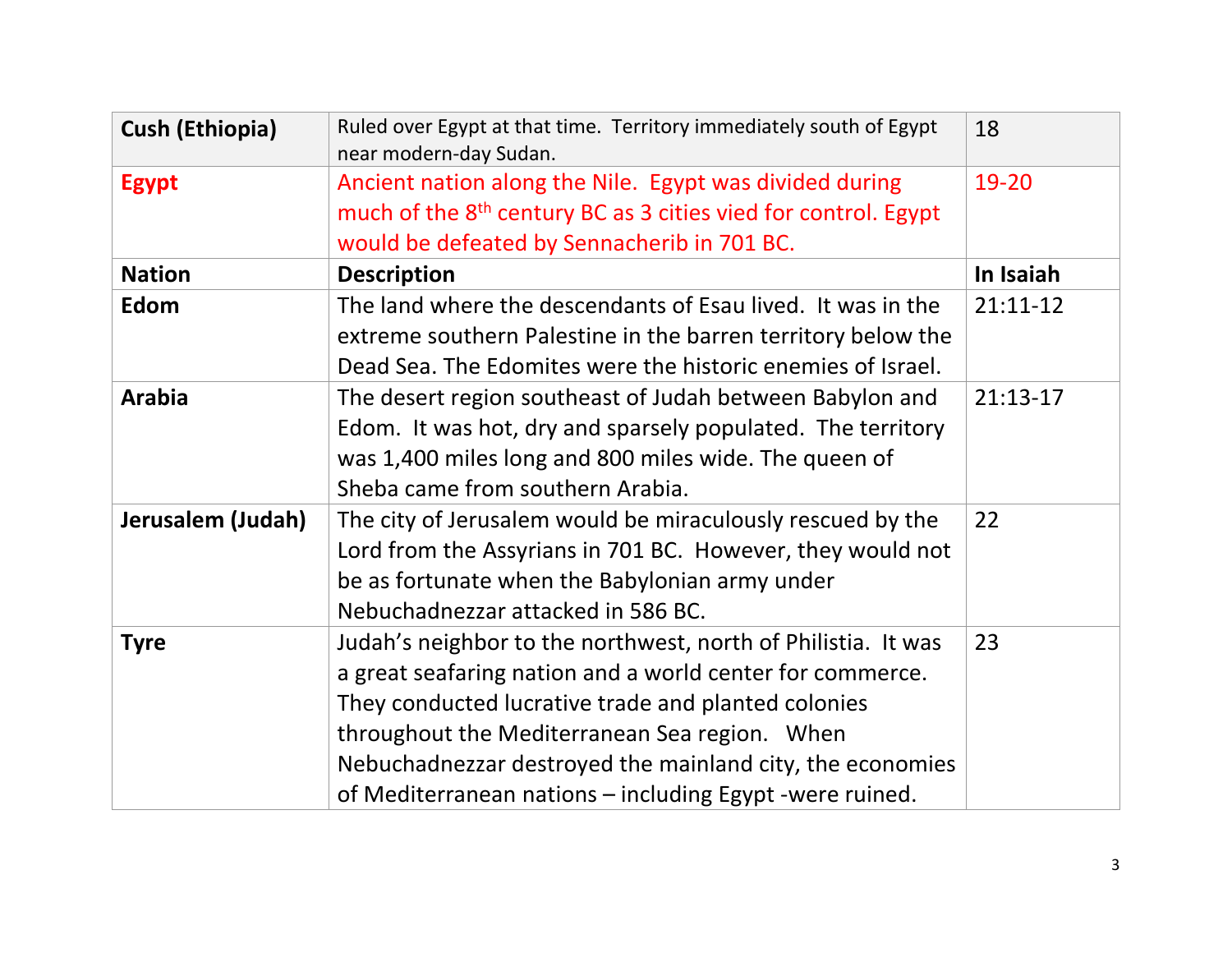## Case in point: Egypt (*Isaiah 19:1-20:6)*

The oracle against Egypt follows the threefold pattern (see #4 on page 1), but in its own order.

In this oracle, Isaiah is warning Judah not to rely on Egypt for her security. Egypt will be destroyed in the future by the Assyrian king Ashu(663 BC). *Isaiah 19:1-15*

Before that, Egypt will be overrun by Assyria. Her soldiers will be humiliated and taken captive (701 BC). This historical event (within the lifetime of Isaiah and the then current rulers of Judah) guarantees that the undated future event will occur. *Isaiah 20:1-6*

There is a day coming - the second coming of Christ - when Egypt will turn to the Lord and be healed. There will be one Lord, one world, and one people. The Egyptians will join Israel and the Assyrians in worshipping the Lord. The Lord will call Egypt "My people"! *Isaiah 19:16-25*

Therefore, Judah and her leaders should rely on the Lord, not Egypt, for protection from Assyria.

*Let's read the entire passage, chapters 19 & 20, picking things up in 19:11.*